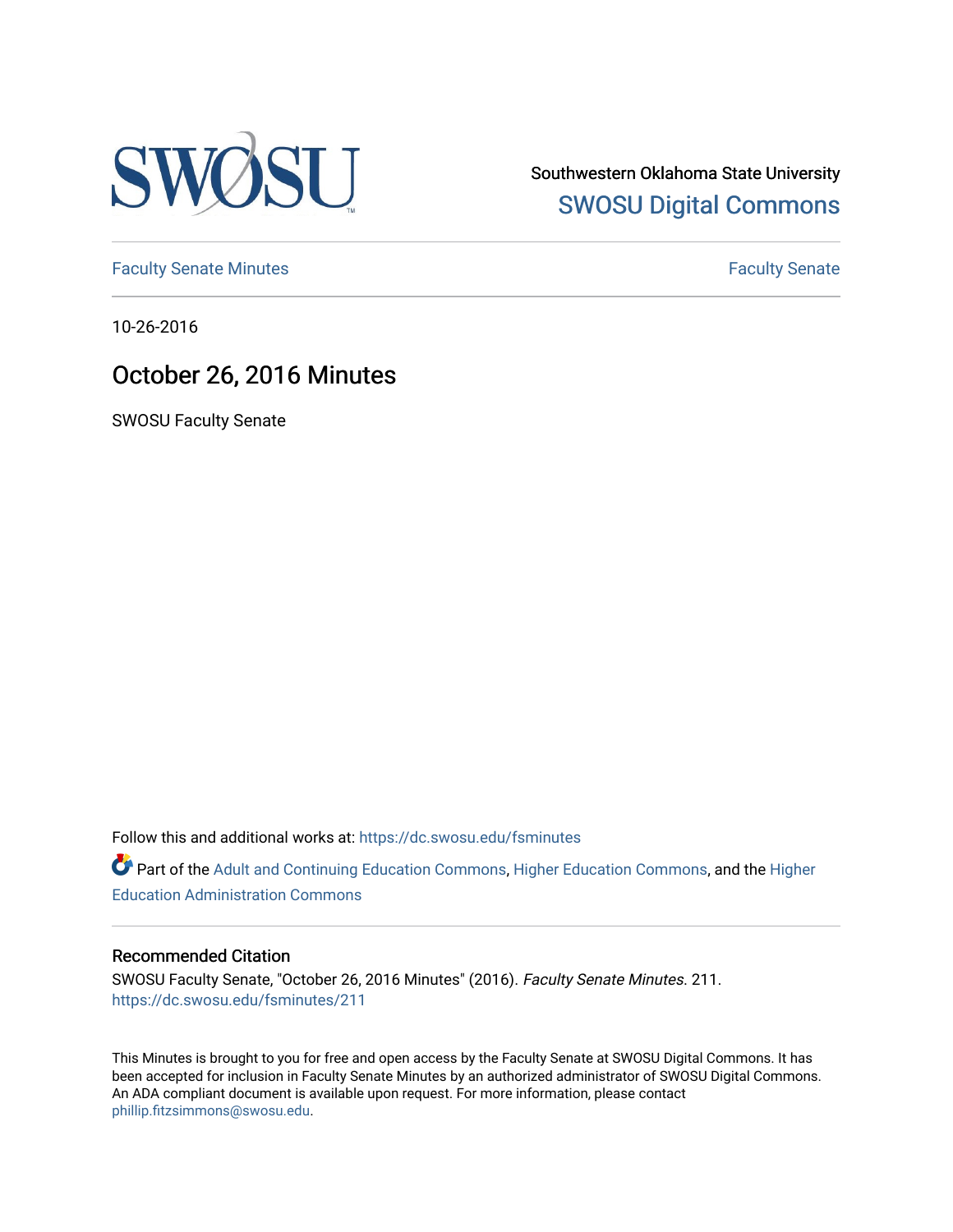# SWOSU Faculty Senate

October 26, 2016 Approved Minutes

- I. **Call to Order:** Faculty Senate President Tom McNamara called the October meeting of the SWOSU Faculty Senate to Order at 2:02 p.m. in HEC 201.
- II. **Establishment of a Quorum:** Ric Baugher, Carie Strauch for Tammy Blatnick, Krista Brooks, Dayna Coker via ITV, Tommye Davis via ITV, Stacey DiPaolo, Jerry Dunn, Jared Edwards, Robin Griffeath, Ryan Haggard, Rita Hays, LeaAnne Hume, Sunu Kodumthara, Guy Biyogmam, Doug Linder, Scott Long, Tom McNamara, Bo Pagliasotti, Eric Paul, Cynthia Pena, Jon Woltz for Linda Pye, Hank Ramsey, Ann Russell, Hardeep Saluja, Lisa Schroeder, Amanda Smith, Karen Sweeney, Wayne Trail, Muatasem Ubeidat, Cheri Walker via ITV, and Jessica Young.
- **III. Certification of Substitutes:** Jon Woltz will attend in place of Linda Pye. Carie Strauch will be here instead of Tammy Blatnick.

### **IV. Presentation of Visitors: None present.**

**V. Approval of Minutes:** September 30 minutes approved by voice vote as amended, Scott Froneberger will serve on the FUTPRC Appeals Committee instead of Dana Coker.

## **VI. Announcements**

- A. President Tom McNamara
	- 1. The SWOSU budget is meeting expectations. The State's equalization board will meet in December. If revenue collected falls below 95% of the estimate, cuts will be triggered.
	- 2. SWOSU would gain approximately \$2 million dollars in revenue if the 1 cent sales tax increase passes. This would, however, make tuition increases a tough sell.
	- 3. ITS is progressing with the computer system upgrade. The current PX system will be decommissioned by the company that provides support. SWOSU will be moving to a new version of the software. The updated program should remove duplication of effort, have an automated degree check, and better a advising interface. A legacy system will be kept as a backup. The change still needs regents approval. Tech money has been set aside for this already.
	- 4. Academic coaching is available from the office of retention management. Contact Ms. Wendy Yoder for more information.
	- 5. CETL has received a grant to replace ITV equipment.
	- 6. The Intellectual Property Committee is in the process of revising policy concerning online IP.
	- 7. Concerns about online evaluations have been brought to the attention of the Provost. The senate will be kept aware of any new developments.
	- 8. The Academic, Administrative, and Student Affairs committees on budget efficiencies have begun meeting.
	- 9. The Office of Student Affairs has begun a Service Learning Honor Cord Initiative. Students completing 9 credit-hours of designated service learning